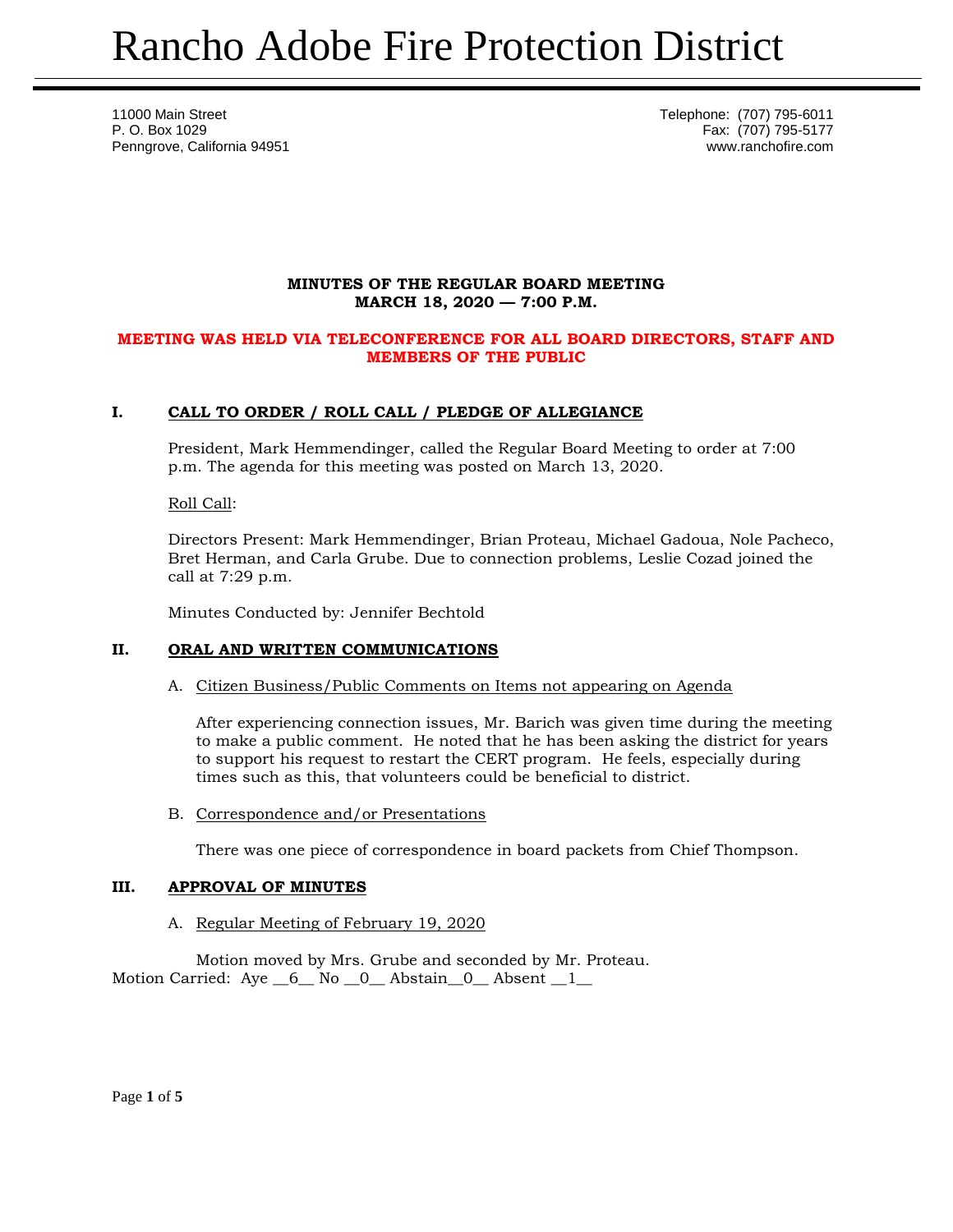*Approval of Minutes Continued:* 

Roll Call:

Mr. Pacheco – aye Mrs. Cozad – absent Mr. Herman – aye Mr. Proteau – aye Mr. Hemmendinger – aye Mr. Gadoua – aye Mrs. Grube – absent

# **IV. CONSENT CALENDAR**

A. Ratification of Claims and Journal Vouchers

Motion moved by Mr. Pacheco and seconded by Mrs. Grube. Motion Carried: Aye 6 No 0 Abstain 0 Absent 1

Roll Call:

Mr. Pacheco – aye Mrs. Cozad – absent Mr. Herman – aye Mr. Proteau – aye Mr. Hemmendinger – aye Mr. Gadoua – aye Mrs. Grube – aye

## **V. ADMINISTRATIVE COMMUNICATIONS**

## A. Chief's Report

Chief Thompson shared the following report:

- There were a total of 172 calls in February with 86 being EMS (50%).
- Full-time Firefighter EMT hiring process: Two-week full-time Firefighter academy has been completed. Captain Caldwell was placed on a 40-hour schedule and was the Lead Instructor. Personnel trained on hose evolutions, extrication, rescue, FF safety and survival, medical, ventilation, fire behavior. They also participated in live fire at the Richmond Refinery involving flammable liquids and Hazmat fires. Additionally, as well rope rescue operations including utilization of Henry 1 (Sonoma County Sheriff's Helicopter). Personnel have been assigned to shifts and placed on a four-month rotation during probation. Chief Thompson gave a special acknowledgement to Captain Caldwell for his commitment to the New Hire Academy along with several members that participated as instructors (Captains Deurloo and Gromala and Engineer DeJong).
- Engineer Assessment: Engineer Ikalani participated in the full-time FF academy to provide opportunity to develop his skills in the role of Engineer
- BC Assessment: BC Wandel is working with Clancy and Associates to deliver the Battalion Chief's Assessment in the second half of May. They are going to lock in some dates and let Chief know.
- Personnel Development: Continued Acting Captain training is being conducted with Engineer Porter.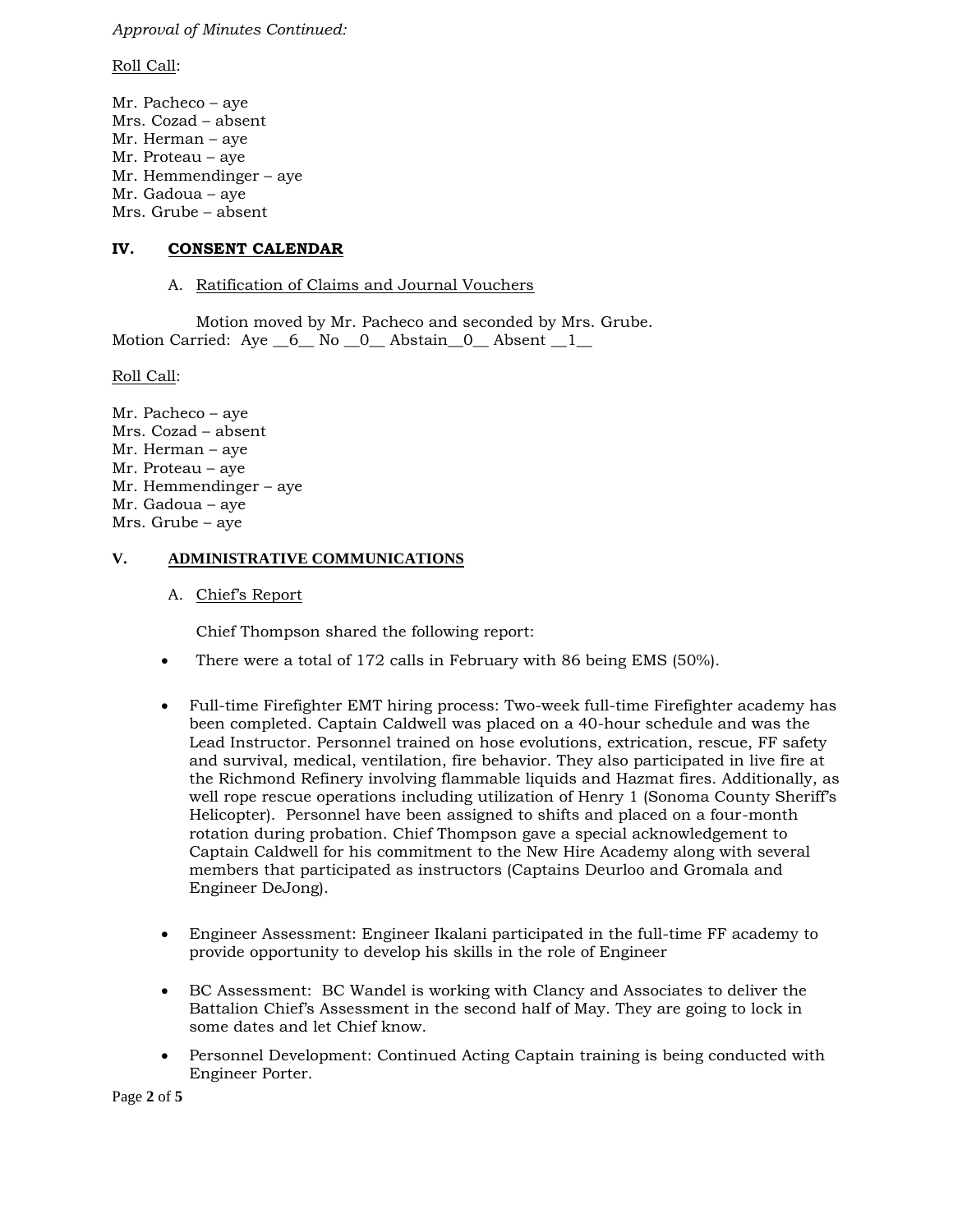#### *Administrative Communications Continued:*

- Live fire training: Two live fire-training sessions were scheduled to be delivered to Chevron Fire, but have since been canceled due to COVID-19. These trainings will be rescheduled for May
- COVID-19: We have provided our firefighters infection disease guidelines as instructed by CDC and County Health. They are wearing full protective PPE's when dealing with suspected patients. The Fire Chief's inspection has been postponed. All group training and activities have been cancelled. Leaving the station will only be for emergency calls and necessary activities with focus on social distancing.
- B. Director Reports

There were no director's reports.

- C. Committee Reports
	- a. Finance/Budget

Mr. Hemmendinger reported that the budget looks to be on target for wages and benefits. He was very surprised to see the \$100K Mrs. Bechtold budgeted for strike team revenue has come in at \$102K. Mrs. Bechtold believes there is one more payment outstanding from the state.

b. Negotiations

Mr. Gadoua reported there would be a negotiation meeting with the Union on March 24. With regard to negotiations, noted Mr. Hemmendinger, this year is the last year for the current casino contract. A mistake was made when we assumed we had five years but we were already one year into the contract when it was signed.

c. Equipment

No report filed.

d. Legislative

No report filed.

e. Chief's Evaluation

No report filed.

f. Long Range Planning

Item was covered under negotiations with regard to the casino contract.

D. Firefighters' Association Report

No report filed.

E. Firefighter's Union Report

No report filed.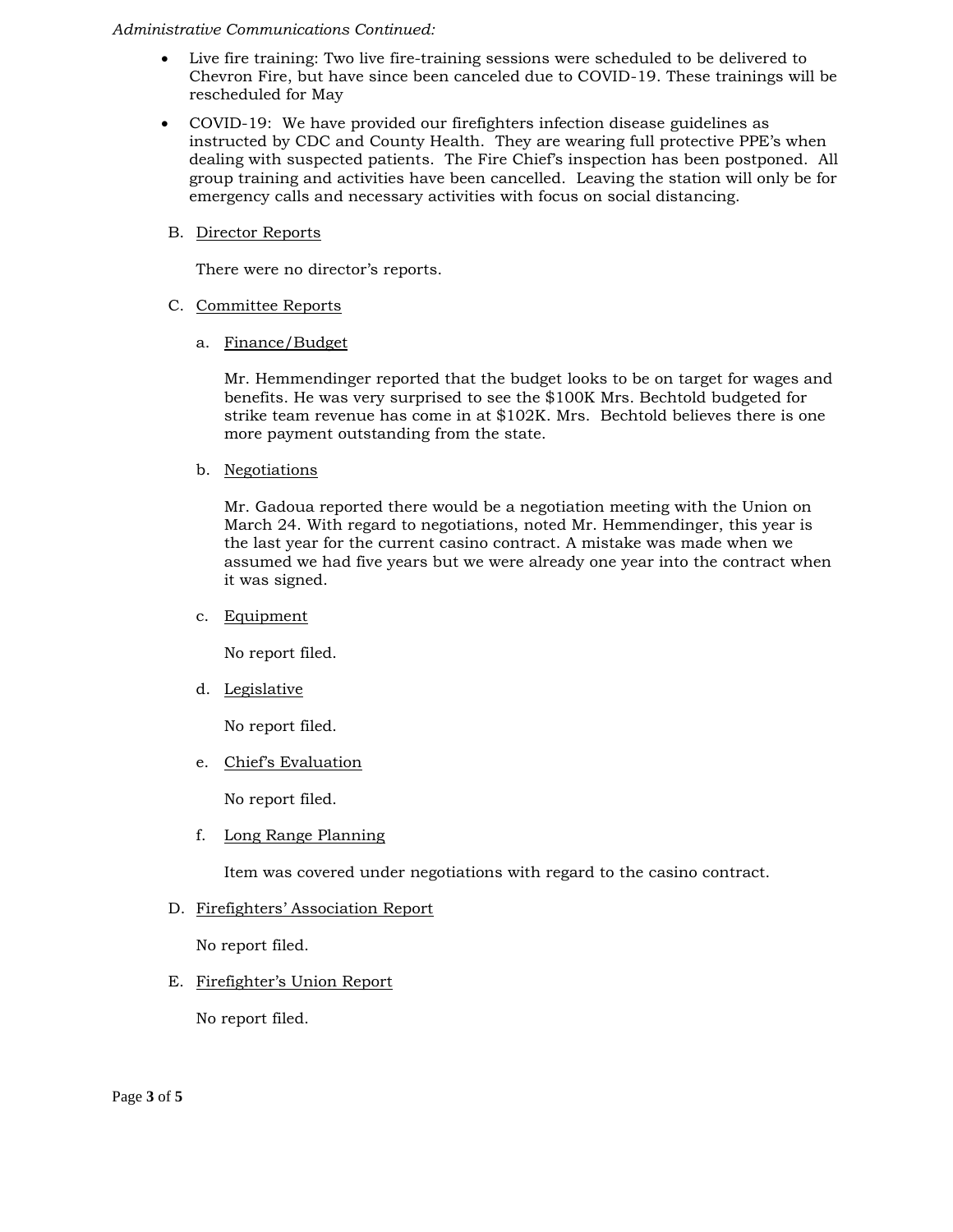#### **VI**. **UNFINISHED BUSINESS**

#### A. Approval of Permit to Use Land for Groundwater Monitoring Station

Mr. Hemmendinger introduced Mr. Kevin Campbell from the Sonoma County Water Agency. Some of the indecision on this item last month came from the fact we thought the property was under the County's ownership but the parcel was never formally transferred. Mr. Campbell will forward Mrs. Bechtold the contact for County Transportation to discuss the change in parcel owners. Mr. Campbell said there is no liability on our part to have the well put in. The liability would be transferred to the County once the parcel changes hands. This ground well is only to look at the relationship from ground water to the water in the creek next door. Mr. Proteau's only concern is insurance on the parcel in question and we should agendize that item for next month.

Motion moved by Mr. Gadoua and seconded by Mrs. Grube. Motion Carried:  $Aye_6$  No  $0$  Abstain  $0$  Absent  $1$ 

#### Roll Call:

Mr. Pacheco – aye Mrs. Cozad – absent Mr. Herman – aye Mr. Proteau – aye Mr. Hemmendinger – aye Mr. Gadoua – aye Mrs. Grube – aye

### **VII**. **NEW BUSINESS**

#### A. Discussion on Meeting Notifications to Public

Mr. Hemmendinger mentioned that there is a regularity to our monthly Board meetings and one can put a reminder on their devices. There's also meeting dates three months in advance listed on our website. This should be sufficient notification to the public. Mr. Proteau and Mr. Pacheco both agreed with Mr. Hemmendinger' s comments that we do our due diligence in posting notices of our meetings. No further measures will be taken at this time.

#### B. Discussion on Board Committee Scope and Responsibilities

Mr. Pacheco noted that there was a request from the Union for the chairperson to get involved in a certain matter with the equipment committee. However, the committee agreed that it was not necessary for the Board to get involved in this matter. As roles for the committees are handed out to new people, there is not real clear guidance on what the committee does and does not do. Mr. Pacheco asked each chair to draw up the scope and purpose of each particular committee, add it to the Board agenda and have some type of document drawn up. Mr. Pacheco would like to have this brought back to the Board for review and approval.

### C. Discussion on Outstanding LAFCO Request Regarding Sphere of Influence

Mr. Hemmendinger commented that we have all seen the published requests from the fire services working group. Some of the Region 9 and CSA 40 fire companies all became part of Gold Ridge, but Mr. Hemmendinger stated that we're not sure what this means since the sales tax measure did not pass. He feels at this time we should leave our own sphere of influence in place to see what the next step will be. Chief Thompson mentioned that Mark Bramfitt is possibly going to support